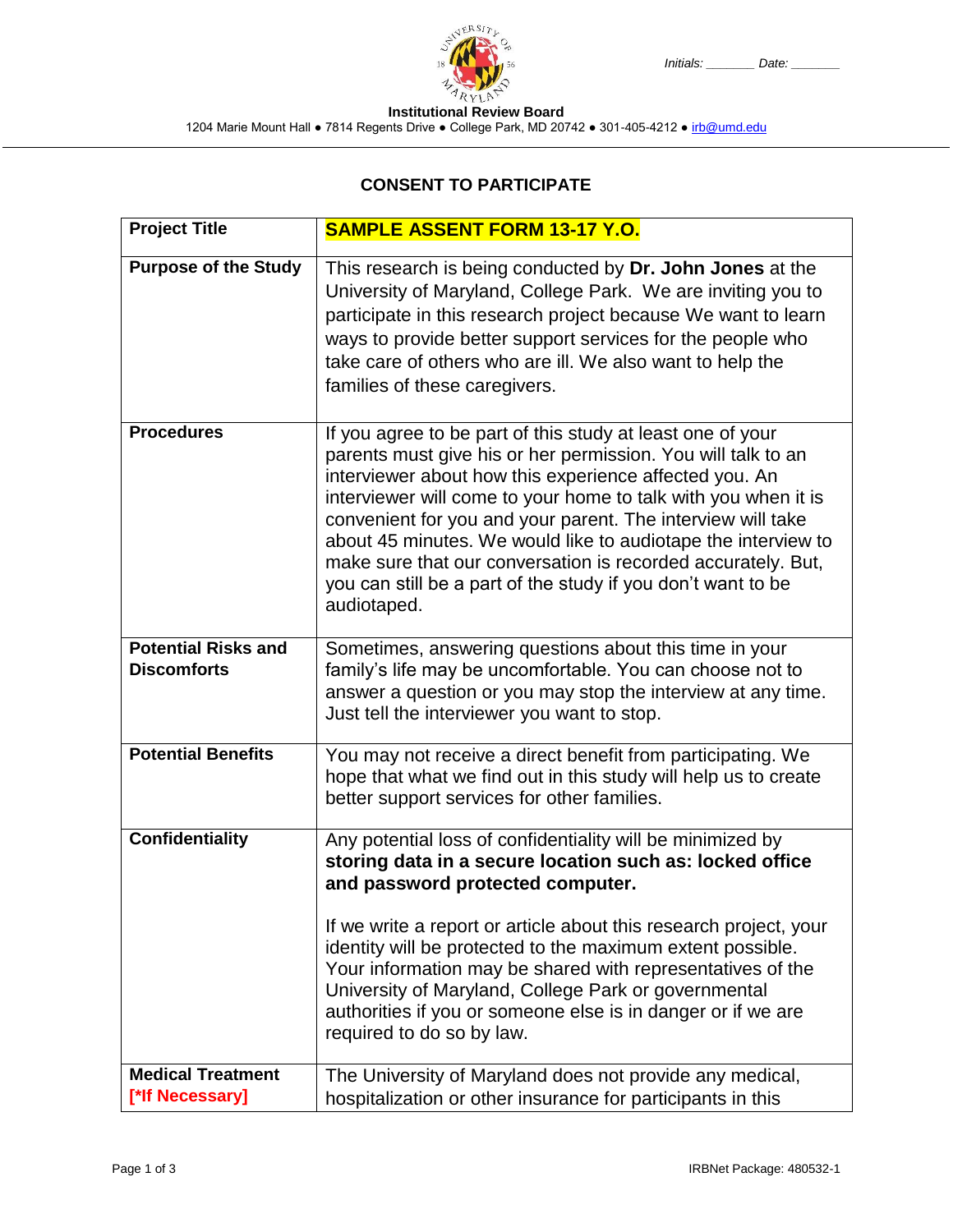|                                           | research study, nor will the University of Maryland provide any<br>medical treatment or compensation for any injury sustained as<br>a result of participation in this research study, except as<br>required by law.                                                                                                                                                                                                                                                                                                                                                                                                                                                                                      |  |
|-------------------------------------------|----------------------------------------------------------------------------------------------------------------------------------------------------------------------------------------------------------------------------------------------------------------------------------------------------------------------------------------------------------------------------------------------------------------------------------------------------------------------------------------------------------------------------------------------------------------------------------------------------------------------------------------------------------------------------------------------------------|--|
| Compensation<br>[*lf Necessary]           | You will receive \$30. You will be responsible for any taxes<br>assessed on the compensation.                                                                                                                                                                                                                                                                                                                                                                                                                                                                                                                                                                                                            |  |
|                                           | If you will earn \$100 or more as a research participant in this<br>study, you must provide your name, address and SSN to<br>receive compensation.                                                                                                                                                                                                                                                                                                                                                                                                                                                                                                                                                       |  |
|                                           | If you do not earn over \$100 only your name and address will<br>be collected to receive compensation.                                                                                                                                                                                                                                                                                                                                                                                                                                                                                                                                                                                                   |  |
| <b>Right to Withdraw</b><br>and Questions | Your participation in this research is completely voluntary.<br>You may choose not to take part at all. If you decide to<br>participate in this research, you may stop participating at any<br>time. If you decide not to participate in this study or if you stop<br>participating at any time, you will not be penalized or lose any<br>benefits to which you otherwise qualify.<br>If you decide to stop taking part in the study, if you have<br>questions, concerns, or complaints, or if you need to report an<br>injury related to the research, please contact the investigator:<br>Dr. John Jones<br><b>1234 Not a Real Location</b><br><b>NotaRealEmailAddress</b><br><b>Fake Phone Number</b> |  |
| <b>Participant Rights</b>                 | If you have questions about your rights as a research                                                                                                                                                                                                                                                                                                                                                                                                                                                                                                                                                                                                                                                    |  |
|                                           | participant or wish to report a research-related injury, please<br>contact:                                                                                                                                                                                                                                                                                                                                                                                                                                                                                                                                                                                                                              |  |
|                                           | University of Maryland College Park<br><b>Institutional Review Board Office</b><br>1204 Marie Mount Hall<br>College Park, Maryland, 20742<br>E-mail: irb@umd.edu<br>Telephone: 301-405-0678<br>This research has been reviewed according to the University                                                                                                                                                                                                                                                                                                                                                                                                                                               |  |